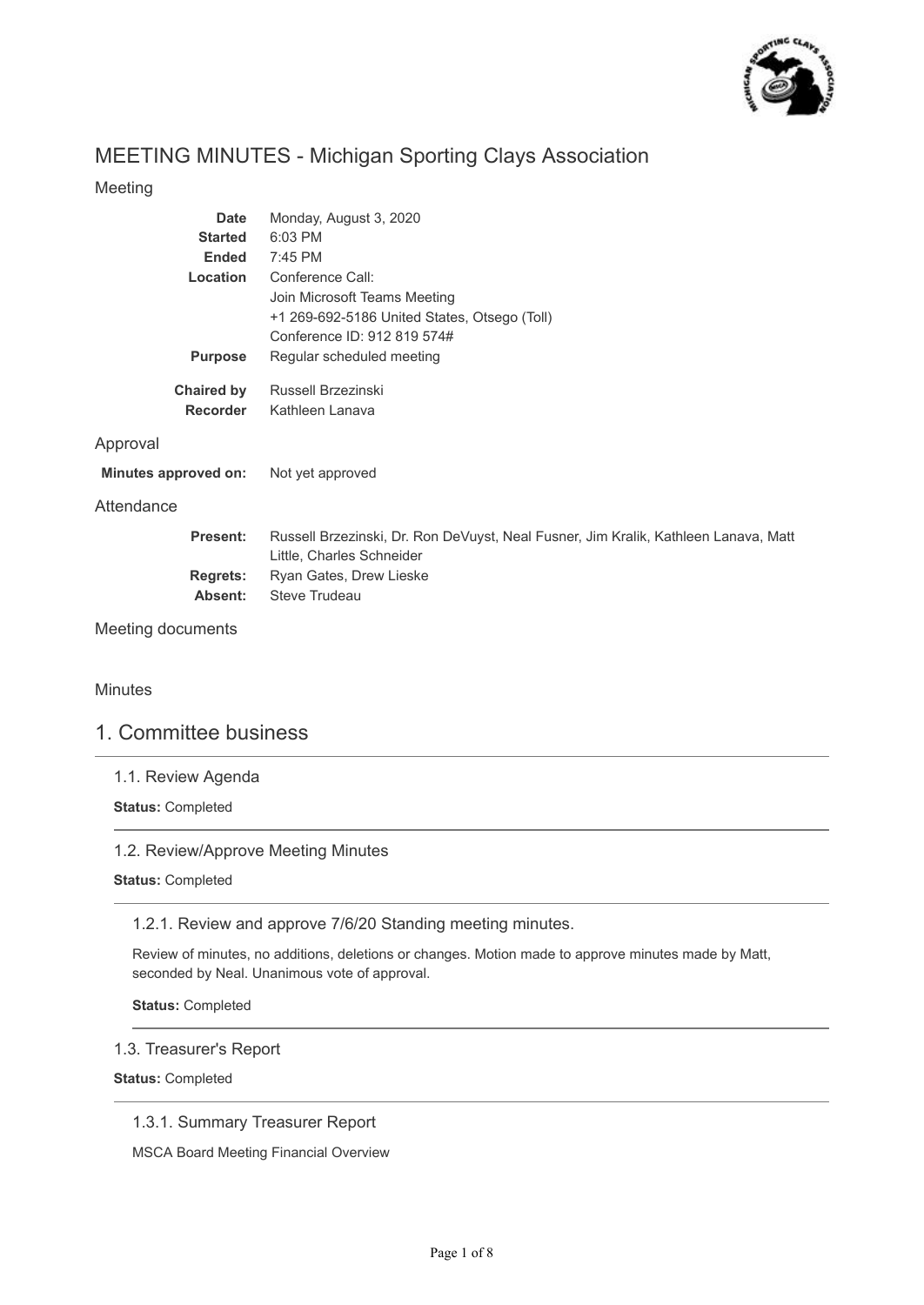

The information summarized below was presented to the MSCA Board of Directors on 08/03/2020

COVID-19 Revenue Impact Analysis Projection

- No new shoot cancellation requests received. Q2 version stands. No update to chart.
- Hillsdale College has been contacted to confirm or decline their August 22 shoot date.

Income and expense statement:

- MSCA entered Q3 in the red. It is not operating in the black by \$853.28
- Income and expense statement balance verified as matching cash balance in the MSCA business checking account as of August 1. Documents provided

YTD 2019 v. YTD 2020 Analysis of Business Metrics as of 08/01/2020

- Targets thrown down approximately 68%. 394,500 thrown in '19 v. 127,325 in '20. Revenue was down correspondingly; \$11,835 in '19 v. \$3819.75 in '20, a negative \$8,015.25.
- Causal factors: 14 COVID-19 driven tournament cancellations, 5 major shoots April through July of '19 totaling 216,625 targets and revenue of \$6,498.75 did not take place in '20. the absence of these five major tournaments accounts for approximately 81% of the \$8,015.25 above.
- Liquidity remains strong; however, once the 2020 State Championship sponsor monies are disbursed we will be operating at a financial loss for much of the balance of 2020. Ending 2020 in the black is at risk.

Neal filed an E-report with the State of Michigan at a cost of \$20 and received confirmation back.

Motion to approve Treasurer's report made by Charlie, seconded by Kathy. Unanimously approved.

**Status:** Completed

#### 1.4. Secretary's Report

#### **Status:** Completed

#### 1.4.1. Secretary Report

#### Shared MSCA Google Drive account

There is now a shared folder in the MiClays Google Drive account for MSCA Board Members. As of today, Kathy has granted the officers full editing rights and the other Board members with "read" rights. All should try to access the folder and let Kathy know if they are unable to access. The shared folder was created as there is a need for transparency and for archiving of documents. MyCommittee is not the best place to archive documents. There is a folder for the Treasurer, who may save whatever is deemed safe, necessary and relevant. There is a folder for the Secretary, another for archiving and one for Logos and letterhead. Board members are able to access the most current versions for their use. There are no past bids yet in the Archive folder. Any that are available, will be saved there. Matt indicated that all minutes and financials are to be available through FOIA. Should there be a FOIA request, it will be addressed at that time. All relevant documents regarding the minutes and financials are retained.

Upon review of the Secretary's report, the FaceBook and MiClays report, a motion was made by Charlie to approve the report, Neal seconded. The motion passed unanimously.

**Status:** Completed

## 1.4.2. Member Outreach - Facebook

Board members recognized and thanked Jim for doing such a wonderful job managing the MSCA Facebook page. MSCA members are using the site and have shared positive comments.

MSCA Facebook Page Report 8/1/20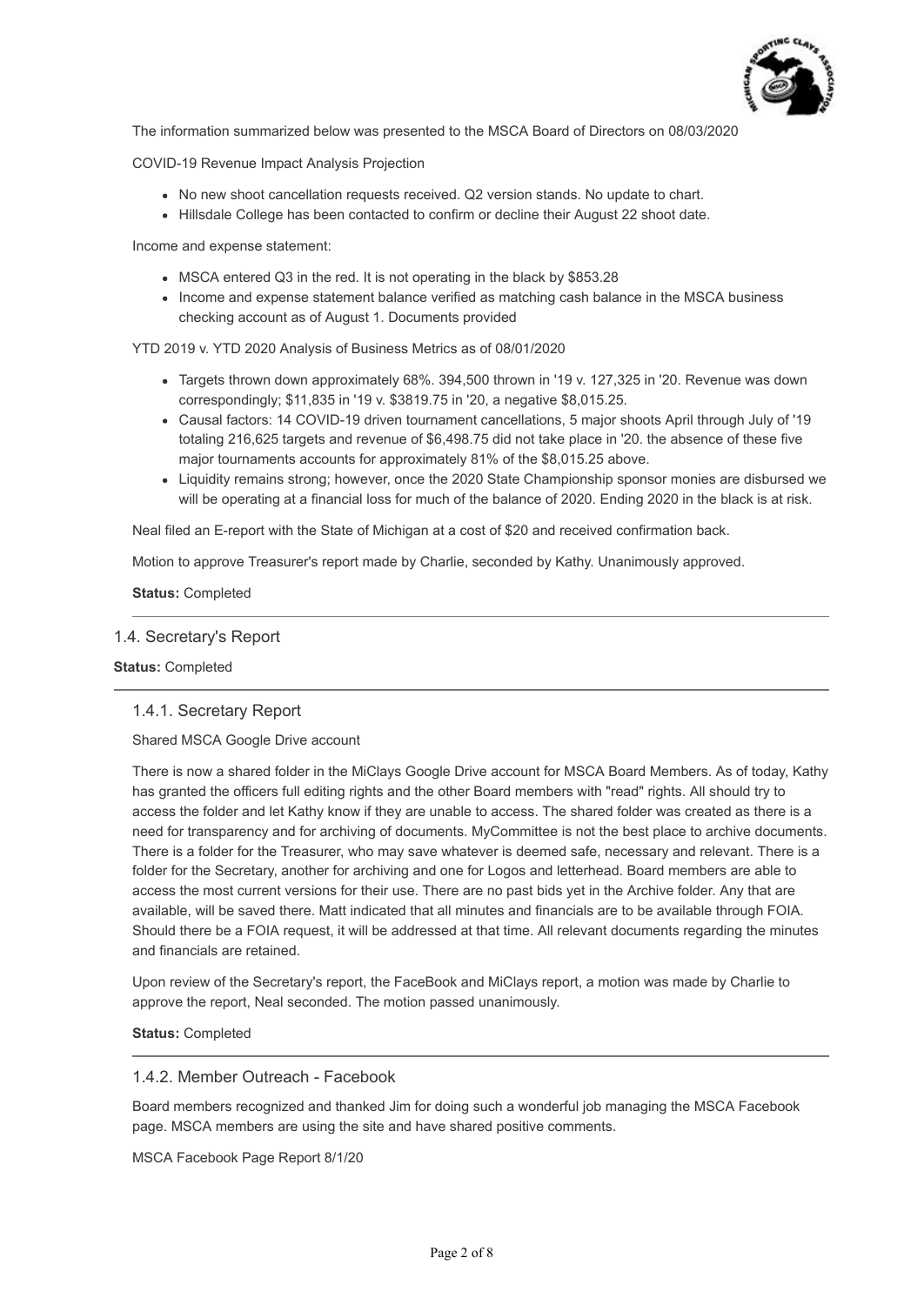

Page created October 5, 2018

Current Admins: Russ, Ryan, and Jim

To date: 191 followers (up from 161), 180 page-likes (up from 153)

#### Since last report (July ):

Overall views have increased again.

Followers/Page Likes have increased.

#### Weekly view data:

Weekly viewing has increased to 167 to 173 views per day (142 and 145 last report). Peaks at 7:00 to 9:00 AM and 6:00 to 8:00 PM. Occasional peaks show up at the lunch hour.

Takeaway: Traffic has picked up - most likely due to venues opening and shoots taking place, featured shooters (SotM or in posts) bring in views/engagement by friends and family (outside the community = potential members?).

#### Page Reach (since previous report):

#### People.

A new block of data I just started looking into is a breakdown of sex, age, and location demographics. Not sure what to do with it yet - open to suggestions.

Overall, our followers are in the USA, 84% male/15% female, majority age range of 35-54. What is interesting, at least to me, is people reached (content shows up on their individual page) is 58% female/41% male (same age range) and people engaged (comment on our posts) is 59% female/41% male with the age range skewing 45- 65+. I think this reflects family interaction.

#### Top Posts.

- 1.) All -State Photo Album posted (565 viewers to date).
- 2.) GBHC 7/18 results (365).
- 3.) Notice of 8/1 Multi-Lakes shoot (327).
- 4.) Michigan shooters at Indiana State Championship (259).
- 5.) DGC 7/26 results (122).

#### Top Engagement (comments, sharing, etc.)

- 1.) All -State Photo Album posted (304 to date).
- 2.) Michigan shooters at Indiana State Championship (92).
- 3.) Paul Pruka SotM (71).
- 4.) GBHC 7/18 results(53).
- 5.) DGC 7/26 results (38).

Data to be mined: Followers location; Who engages but is not a follower/page like-send Invite out to these folks.

Jim Kralik

**Status:** Deferred until 9/14/2020

## 1.4.2.1. FaceBook: "Meet your Board Members"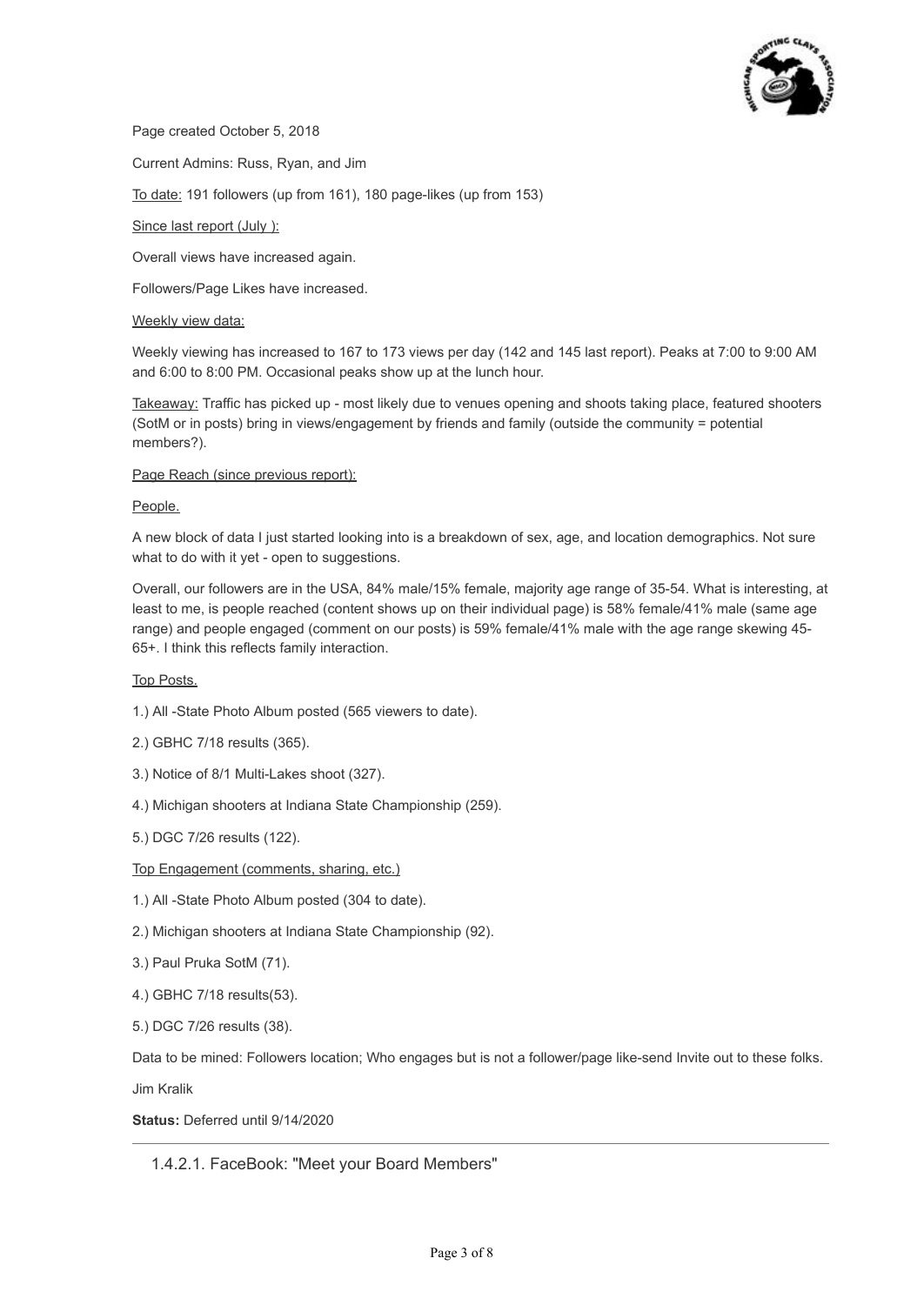

Jim has received documents from 2 Board members. Again, this is not mandatory.

**Status:** Deferred until 9/14/2020

#### 1.4.3. Member Outreach - Miclays.com

The MiClays website is still in need of updates and corrections. Kathy is drafting of list of Webmaster requests and will provide to Russell for his use when communicating with Drew. Neal would like to have the shoot payment form re-named to the Target Fee Payment Form to match the title of the form. Capital Area Sportsman's League needs to be added to the Host Club Directory. Still need changes to the home page and some links are taking users to the wrong place. Neal was pleased to see the Calendar of events could once again be printed as a PDF. Russell will follow-up with Drew.

**Status:** Deferred until 9/14/2020

# 2. OLD BUSINESS

#### 2.1. Update: COVID-19 Response and Initiatives

8/3/20: Remains status quo, for now. Bring back to the September meeting.

**Status:** Deferred until 9/14/2020

## 2.2. State Shoot/GLC Host Club Participation

Discussed at 4/22/20 Meeting: We need to understand better why there isn't greater participation from clubs to host tournaments to provide our membership with more options. Further exploration is required, may need to survey clubs. Deferred for further discussion.

6/1/20: Deferred

7/6/20: Deferred

8/3/20: Combine this with 2.5: MSCA Membership Survey re: Voting on State Shoot moving forward.

Russell asked about thoughts or ideas people might have on how this could be different. There are 4 clubs that are eligible to host the State Shoot. How do we help other clubs prepare for meeting the criteria and hosting the GLC? We only receive 2 bids for the 2021 State Shoot. There was much discussion about how to promote our shoots and encourage participation, from raffles of firearms, to the "Shoot the State" campaign. It was decided that this year we will move forward with MSCA members who participate in the 2020 State Shoot voting for the 2021 State Shoot, as indicated in the Bylaws. Suggestions made regarding moving toward a rotation of qualifying clubs for the State Shoot with signed contracts (in lieu of bids) to meet expectations from the host club. If a club cannot host their year, they could pass and the venue would move to the next club in the rotation. This needs further discussion and an eventual likely vote of the MSCA membership. Any changes would require a change in the Bylaws. It was pointed out that this was likely our last standing meeting prior to the State Shoot. We agreed to have a special meeting on Monday, August 10th at 6pm by phone to sort out the State Shoot logistics. Also all agreed to continue this meeting until 7:30 pm as there was much to cover on the agenda, although we likely wouldn't get to everything.

#### **Status:** Deferred until 9/14/2020

### 2.3. 2020 MSCA Sportsman Award: Steve Schindler

Russell to present ideas for the award. Neal to provide Russell with Steve's wife's contact information.

7/6/20: Russell left message for Natalie. Will need a photo of Steve.

8/3/20: Natalie has been in contact with Neal. She would like to see photos from Matt Gay. Jim has some photos of Steve and he will send to Neal. Neal will contact Natalie to determine which photo she would prefer. Will bring back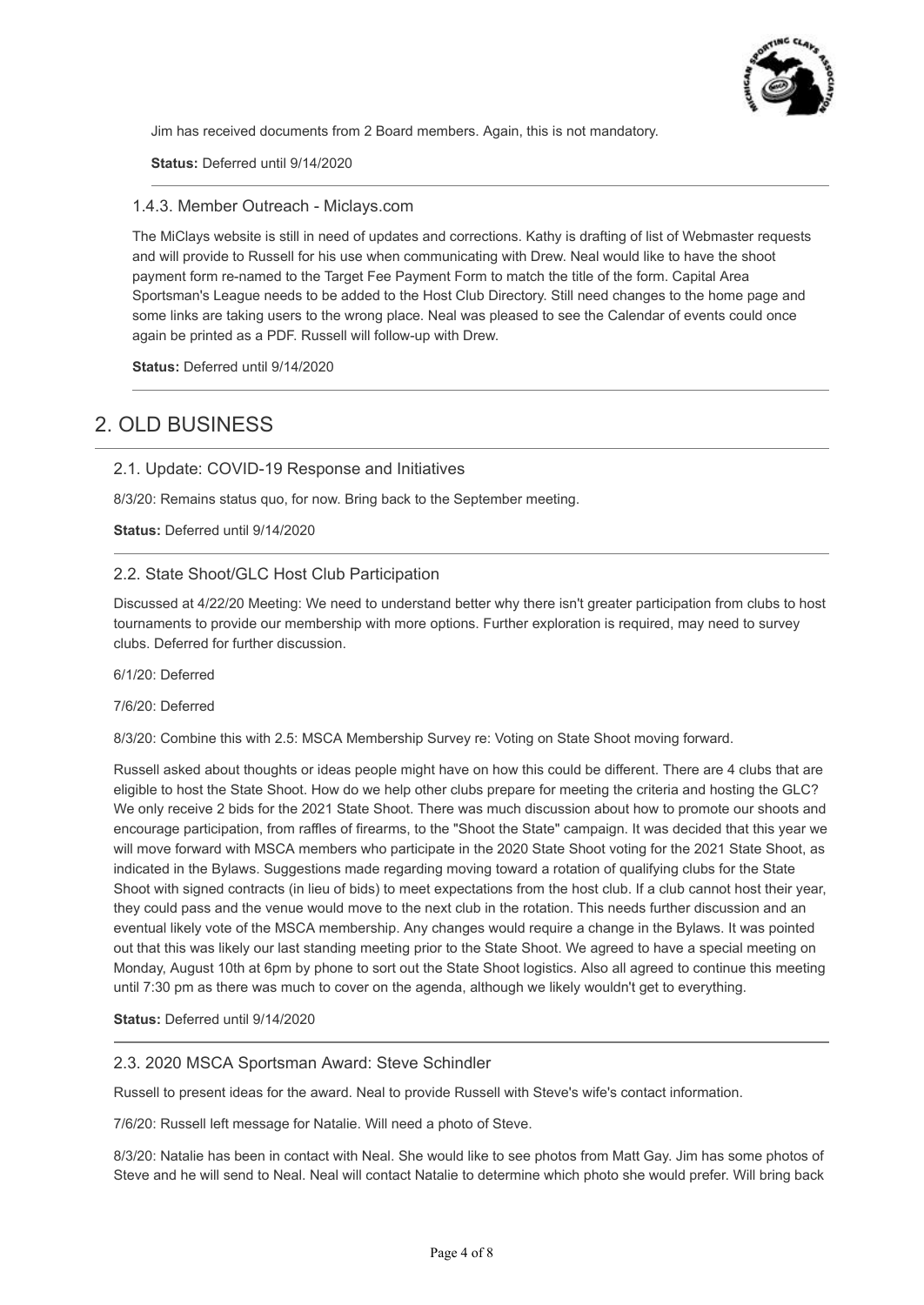

to next week's special meeting regarding the State Shoot.

**Status:** Deferred until 8/10/2020

2.4. MSCA Board Liability Insurance

6/1/20: Deferred

7/6/20: Deferred, Russell to reach out to Charles.

8/3/20: Deferred

**Status:** Deferred until 9/14/2020

#### 2.5. MSCA Membership Survey re: Voting on State Shoot

Discussed at 4/22/20 Meeting: Steve recommended MSCA allow for electronic voting for the membership to decide upon the host club for the State Shoot. Kathy made the same recommendation last year. It was not supported. Again, this would require a By-laws change. Concerns raised the 2/3 of the MSCA membership does not participate in the tournament. Needs further discussion. May survey the membership.

Discussed at the 6/1/20 meeting: KML can create survey re: preference for selecting shoot. Drew would like the survey to include who is allowed to vote. Jim will write something up for us to react to regarding the subject. We may not elect to poll the membership. Exploring options; needs further discussion.

#### Jim's 6/3/20 email to the Board:

"On the discussion of change to the selection of the State Shoot, when/if we decide to poll the membership, I would like to pose the following to the Facebook page community:

(draft) Discussion has been initiated between member shooters and the MSCA Board on the way the host venue for the State Shoot is selected. Currently, in accordance with the MSCA By-Laws Article X, the host club selection is made by the MSCA general membership by vote. Each MSCA shooter in good standing and in attendance at the current year's State Shoot selects between the presented bids. No proxy votes are allowed. An announcement is then made, usually at the State Shoot dinner.

The MSCA Board would appreciate any thoughts and suggestions from the membership on whether to continue the current State Shoot selection procedure or pursue adjustments, keeping in mind that any changes would necessitate a change also to the current By-Laws. Please respond via email or Messenger (NOT COMMENTS TO THE FACEBOOK PAGE) and include your NSCA membership number. Thank you, The MSCA Board (end draft)"

7/6/20: Deferred

Combined with 2.2 "State Shoot/GLC Host Club Participation

**Status:** Deferred until 9/14/2020

## 2.6. State Championship and GLC Trophy Residence

Discussed at the 6/1/20 meeting:

Need to update the MSCA Bylaws indicating the State Shoot and GLC trophy will be delivered to the following year's host club after the first of the year. (Who will be delivering?)

The HOF plaque resides at Grand Blanc.

Ryan will add Matt Topor to the State Championship Trophy and will update the GLC trophy. Is currently dated to 2014.

Further discussion needed.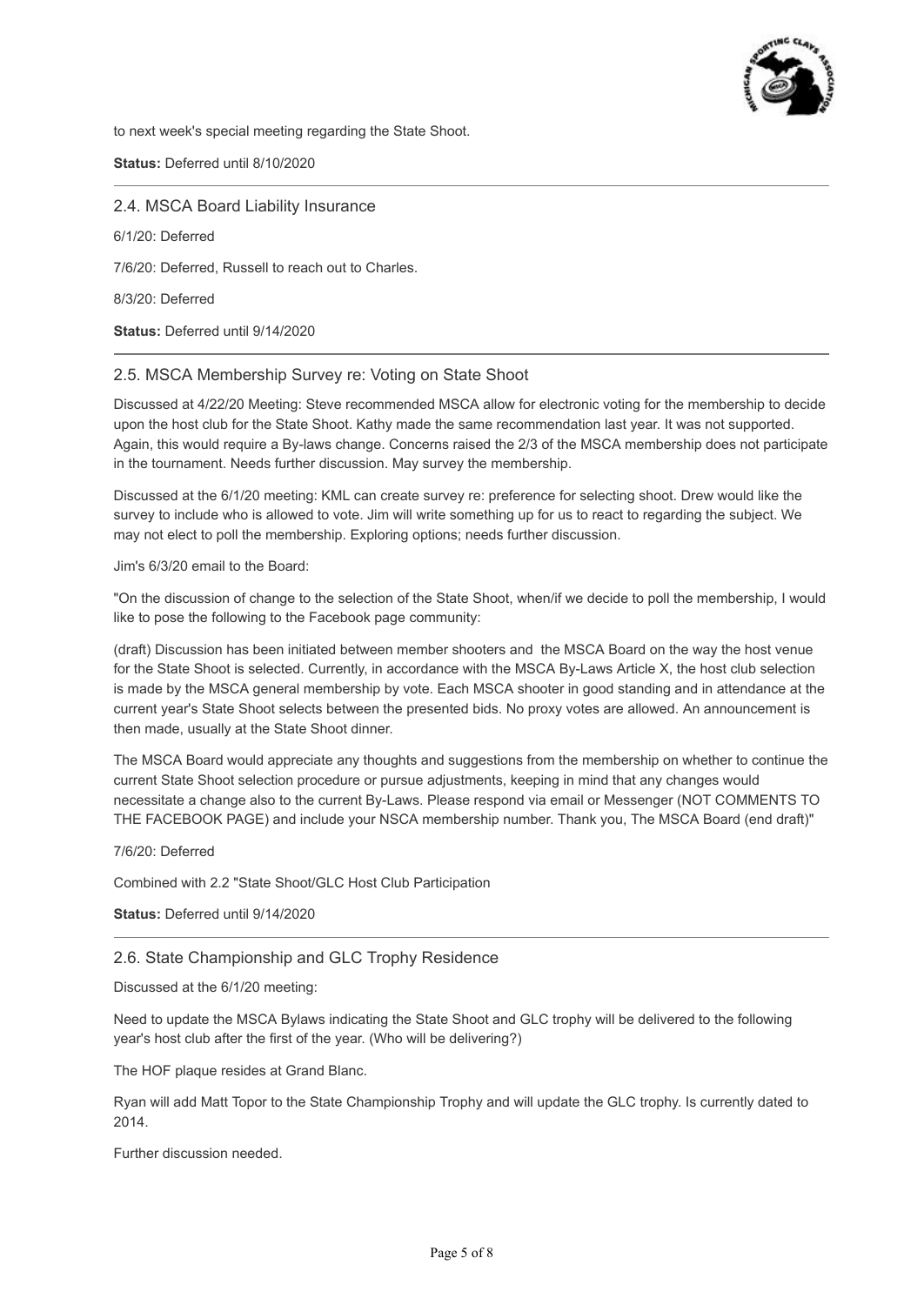

7/6/20: Deferred

8/3/20: Deferred

**Status:** Deferred until 8/10/2020

#### 2.7. Jot Forms

- 1. Access, suggest more than one person. Who is best?
- 2. Does Webmaster need access to JotForms in order to create links on the Miclays website?
- 3. Storage limit is 100 MB. How to archive past submissions. Should they be saved in JotForm, or in the MiClays email account? Both? How long should they be saved? One option, could create PDF of the bids and attach to the MyCommittee site for all Board members to view.
- 4. Used on Miclays for GLC/State Shoot bids. How best to address conflict of interest for bids.
- 5. HOF on MiClays website is not linked currently.
- 6. Used for BOD ballot voting via emailed link through MailChimp. Should there be a two person validation of results? Should these be archived? If so, for how long? How to prevent double voting by members?

6/1/20: Deferred

7/6/20: Deferred

8/3/20: Deferred

**Status:** Deferred until 9/14/2020

## 2.8. iClays/WinScore Incentives for Host Clubs

Saturday, February 8, 2020

*From previous meeting:* Drew proposed the idea of offsetting iClays or WinScoreOnline fees to some extent to encourage new and smaller clubs to utilize online registration and scoring. Several clubs including Multi-Lakes and 4 Square Sportsman's have had good luck using iClays to draw a noteworthy attendance. iClays fee is 1 cent per target wheras WinScoreOnline is more expensive.

Russ suggested perhaps a \$50 reduction in fees per shoot for new clubs to try it.

*New discussion:* The Board is still undecided on how to incentivize clubs to utilize online registration and scoring, and whether those clubs that don't use it actually would if given an incentive. The following clubs throw registered shoots but do not utilize iClays or WinScore: Action Shooting Sports, Alpena Clay Busters, Lewiston, Pine Ridge, and Seaway Gun Club. Kathleen suggested we contact these clubs to gauge interest.

#### Saturday, November 9, 2019

Drew proposed the idea of offsetting iClays or WinScoreOnline fees to some extent to encourage new and smaller clubs to utilize online registration and scoring. Several clubs including Multi-Lakes and 4 Square Sportsman's have had good luck using iClays to draw a noteworthy attendance. iClays fee is 1 cent per target wheras WinScoreOnline is more expensive.

Russ suggested perhaps a \$50 reduction in fees per shoot for new clubs to try it. Drew will reach out to David Clifford, owner of iClays, to see if perhaps he would offer a trial membership to some clubs.

7/6/20: Deferred

8/3/20: Deferred

**Status:** Deferred until 9/14/2020

#### 2.9. By-laws Submission

Submission to NSCA?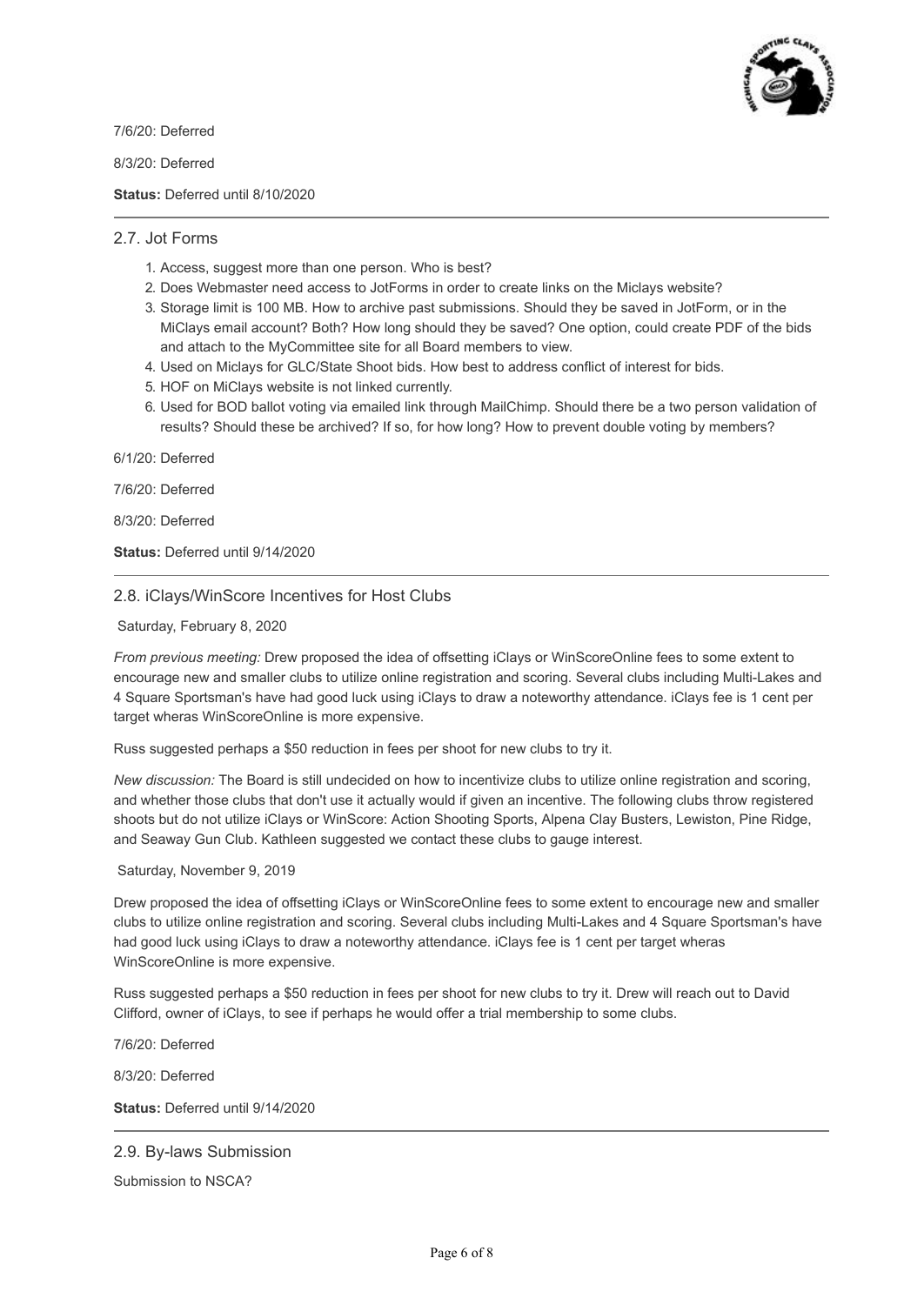

7/6/20: Deferred

8/3/20: Bylaws need to be uploaded to the MSCA website and the "Last Update" needs to be refreshed.

8/3/20: Drew uploaded these to the MSCA website and lists the original date as 1/1/16, Amended 6/6/19.

**Status:** Deferred until 9/14/2020

# 3. NEW BUSINESS

#### 3.1. State Shoot

- 1. Marketing
- 2. Ballots (process of tabulating, who will tabulate?)
- 3. Presentation of Awards: All State to be presented at the Saturday night dinner. Who will present? Timing of presentation? Coordination with Host club.

6/1/20: Deferred

#### 7/6/20: Deferred

8/3/20: What is the contingency plan for the State Shoot, if it were to be cancelled due to COVID-19?

See Email from Drew regarding proposed changes to the State Shoot (saved as attachment as there is a 4000 character limit in MyCommittee).

8/3/20: Drew sent an email and all reviewed the required changes to the State Shoot due to COVID-19. Will have a special meeting on Monday, August 10th at 6 pm via phone to address 2020 State Shoot logistics. Also need to discuss a contingency plan, should State orders require a shoot cancellation.

Neal made a motion to approve the proposed changes to the State Shoot. Kathy seconded. Unanimous approval.

#### **Status:** Deferred until 8/10/2020

- Michigan State Shoot Flyer 2.0 Covid.pdf
- 073020 Email from D. Lieske re State Shoot changes.pdf

## 3.2. NSCA Process for Cancelling or Scheduling of Shoots

- 1. There isn't an option to "postpone" a shoot. It's either cancelled or scheduled.
- 2. For new shoots, on consistent person from the MSCA Board is to contact Lori with the details.
- 3. Cancellation of shoots: Individual clubs may contact Lori to cancel their own shoots. The club should contact the Board as well, in case another member wanted to pick up the date. We, as the Board, can mandate that we remain the sole contact for cancellation, if we so choose.
- 4. Name change of the shoot. Clubs may contact Lori to change the name of the shoot. Again, we, as the Board, can mandate that we remain the sole contact, if we sho choose.

6/1/20: Deferred

7/6/20: Deferred

8/3/20: Deferred

**Status:** Deferred until 9/14/2020

## 3.3. Pine Ridge Request of the Board

On 07/13/2020 3:36 PM Neal Fusner <;nfusner@sbcglobal.net> wrote: